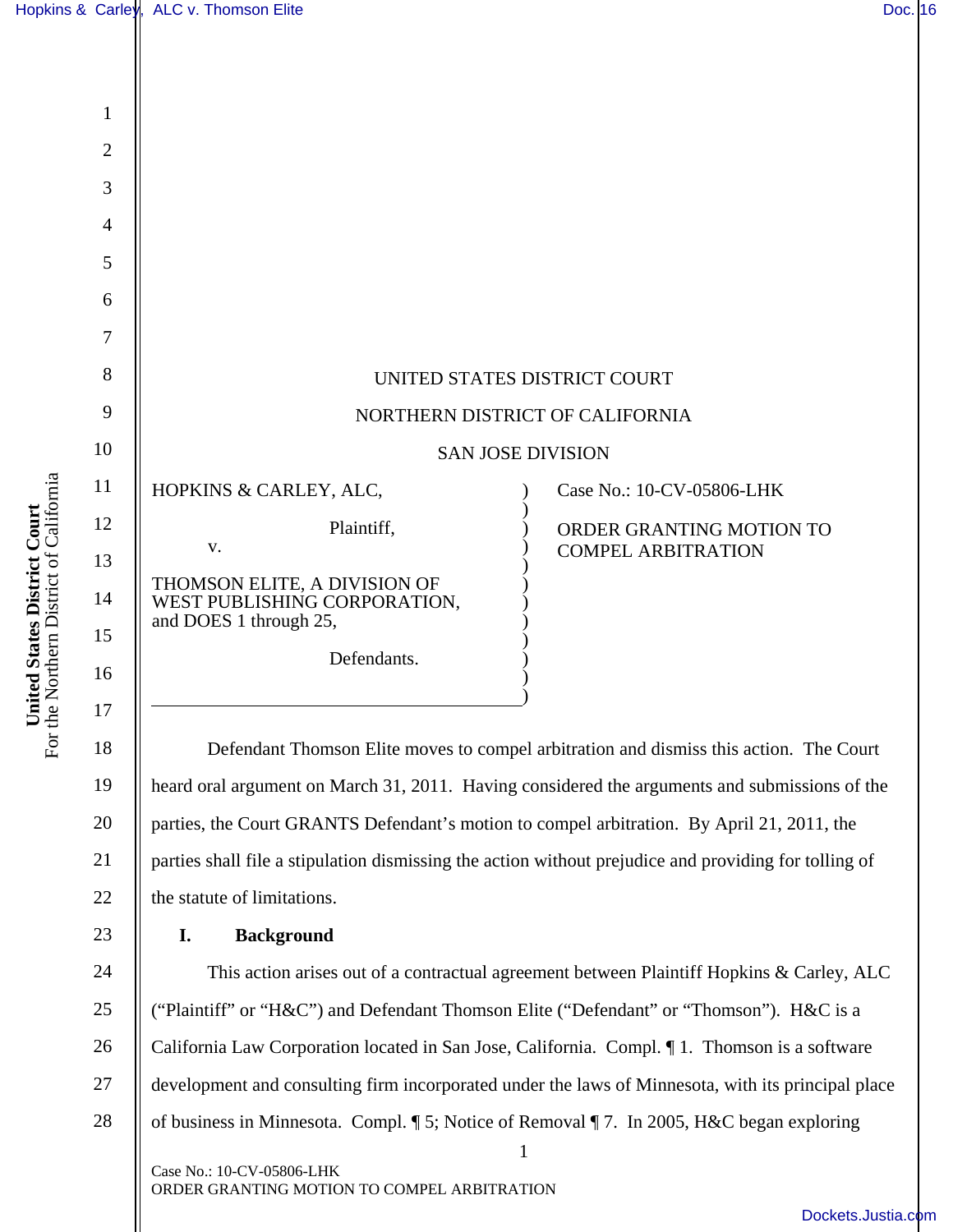2

3

4

5

6

7

8

9

10

11

12

13

14

15

16

17

18

19

20

21

22

23

24

25

26

27

28

options to replace its existing accounting and law practice management software. Compl. ¶ 6. After meeting with Thomson and participating in an interactive product demonstration, H&C agreed to purchase Thomson's Elite financial and practice management system, with certain specified customizations. Compl. ¶¶ 7-8. On June 8, 2006, the parties entered into a Customer Agreement for the Elite software and associated services.<sup>1</sup> Decl. of Melina Rosenberg ("Rosenberg Decl.") ¶ 2-3 & Ex. A, attached to Def.'s Mot. to Compel Arbitration, ECF No. 9. H&C claims that while it was still in the process of implementing the Elite software, Thomson approached H&C and encouraged it to switch to Thomson's new 3E software product. Compl. ¶ 9. Thomson allegedly told H&C that the new 3E product was far superior and that H&C could switch to the new product at no additional cost. *Id.* Based on Thomson's representations, H&C agreed to switch from the older Elite product to the newer 3E product. Compl. ¶ 10. On September 28, 2006, the parties executed an Amendment to the Customer Agreement (the "Amendment") that replaced the Software and Fee Schedule to substitute the 3E software and added certain other provisions. Rosenberg Decl. Ex. B. H&C also agreed to purchase Thomson's Client Relationship Management ("CRM") product, which Thomson claimed was easily integrated with the 3E product. Compl. ¶ 11.

 H&C claims that it spent considerable time and resources implementing that 3E product and eventually switched its entire accounting function to the new 3E platform. Compl. ¶ 12. After 3E was operational, however, H&C began to note various problems with its operations. Compl. ¶ 13. H&C claims that at first Thomson represented that these problems were minor bugs that could easily be fixed. Compl. ¶ 14. Despite these early assurances, however, H&C claims that Thomson was never able to make the 3E product function and that the minor "bugs" were in fact serious structural problems that made the product unusable and unfixable. *Id.* Although Thomson allegedly represented that the 3E product was complete and available when H&C agreed to purchase it, H&C believes that the product was actually still in development and was essentially a  $\overline{\phantom{a}}$ 

 $1$  Thomson submitted a copy of the Customer Agreement and subsequent Amendment to the Customer Agreement as an exhibit to the motion to compel arbitration. As H&C has not objected to this submission and cites to it in its opposition brief, it appears that the documents submitted by Thomson are true and correct copies of the parties' agreement that may be considered by the Court in ruling on the motion to compel arbitration.

Case No.: 10-CV-05806-LHK ORDER GRANTING MOTION TO COMPEL ARBITRATION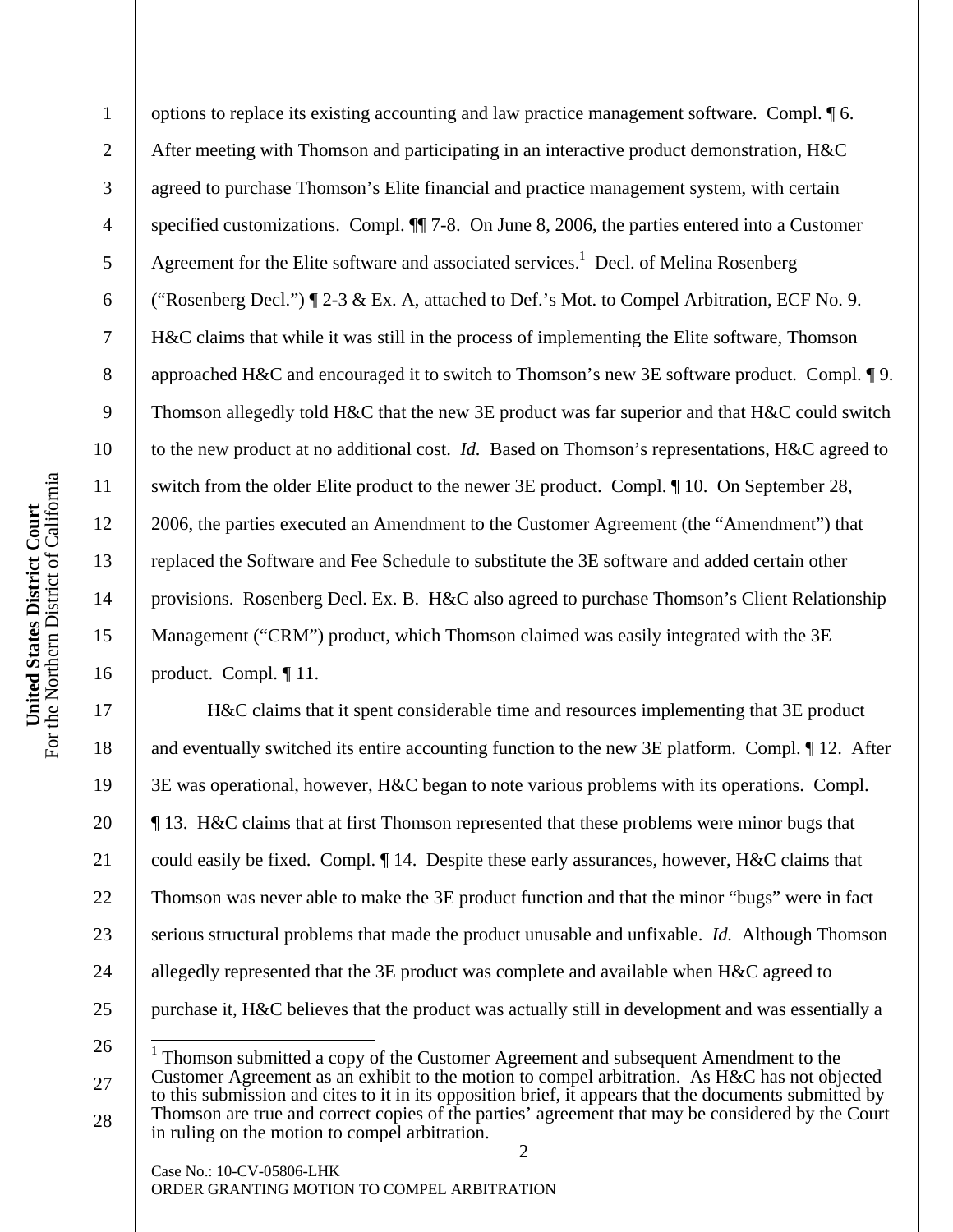prototype that had never before been sold or successfully implemented. Compl. ¶ 15. H&C therefore believes that Thomson negligently and intentionally misrepresented the status and availability of the 3E product in order to induce H&C to purchase it. Compl. ¶¶ 15-17. H&C claims that Thomson compounded the consequences of its actions by taking the 3E system live even though it knew the system was not ready. Compl. ¶ 17. H&C also claims that the CRM product was not even in production when H&C agreed to purchase it and believes, contrary to Thomson's representations, that the CRM cannot be seamlessly integrated with the 3E system. Compl. ¶ 20.

 On September 28, 2010, H&C filed suit in the Superior Court of the County of Santa Clara, seeking over \$1 million in damages. Thomson was served on November 29, 2010, and removed the action to federal court on December 21, 2010, on the basis of diversity jurisdiction. H&C's Complaint asserts six causes of action: (1) fraudulent performance of contract; (2) fraudulent inducement of contract; (3) negligent misrepresentation; (4) breach of contract; (5) breach of express and implied warranty; and (6) rescission. Thomson now argues that each of these claims is encompassed by the arbitration clause contained in the original Customer Agreement and retained by the Amendment. Thomson thus moves to compel arbitration and dismiss the action.

## **II. Legal Standard**

The Federal Arbitration Act mandates that written agreements to arbitrate disputes "shall be valid, irrevocable, and enforceable, save upon such grounds as exist at law or in equity for the avoidance of any contract." 9 U.S.C. § 2. In deciding whether a dispute is arbitrable, a court must answer two questions: (1) whether the parties agreed to arbitrate, and, if so, (2) whether the scope of that agreement to arbitrate encompasses the claims at issue. *Chiron Corporation v. Ortho Diagnostic Sys., Inc.*, 207 F.3d 1126, 1130 (9th Cir. 2000). If a party seeking arbitration establishes these two factors, the court must compel arbitration. 9 U.S.C. § 4; *Chiron*, 207 F.3d at 1130. "The standard for demonstrating arbitrability is not a high one; in fact, a district court has little discretion to deny an arbitration motion, since the [FAA] is phrased in mandatory terms." *Republic of Nicaragua v. Standard Fruit Co.*, 937 F.2d 469, 475 (9th Cir. 1991). Nonetheless, "arbitration is a matter of contract and a party cannot be required to submit to arbitration any

3

Case No.: 10-CV-05806-LHK ORDER GRANTING MOTION TO COMPEL ARBITRATION

1

2

3

4

5

6

7

8

9

10

11

12

13

14

15

16

17

18

19

20

21

22

23

24

25

26

27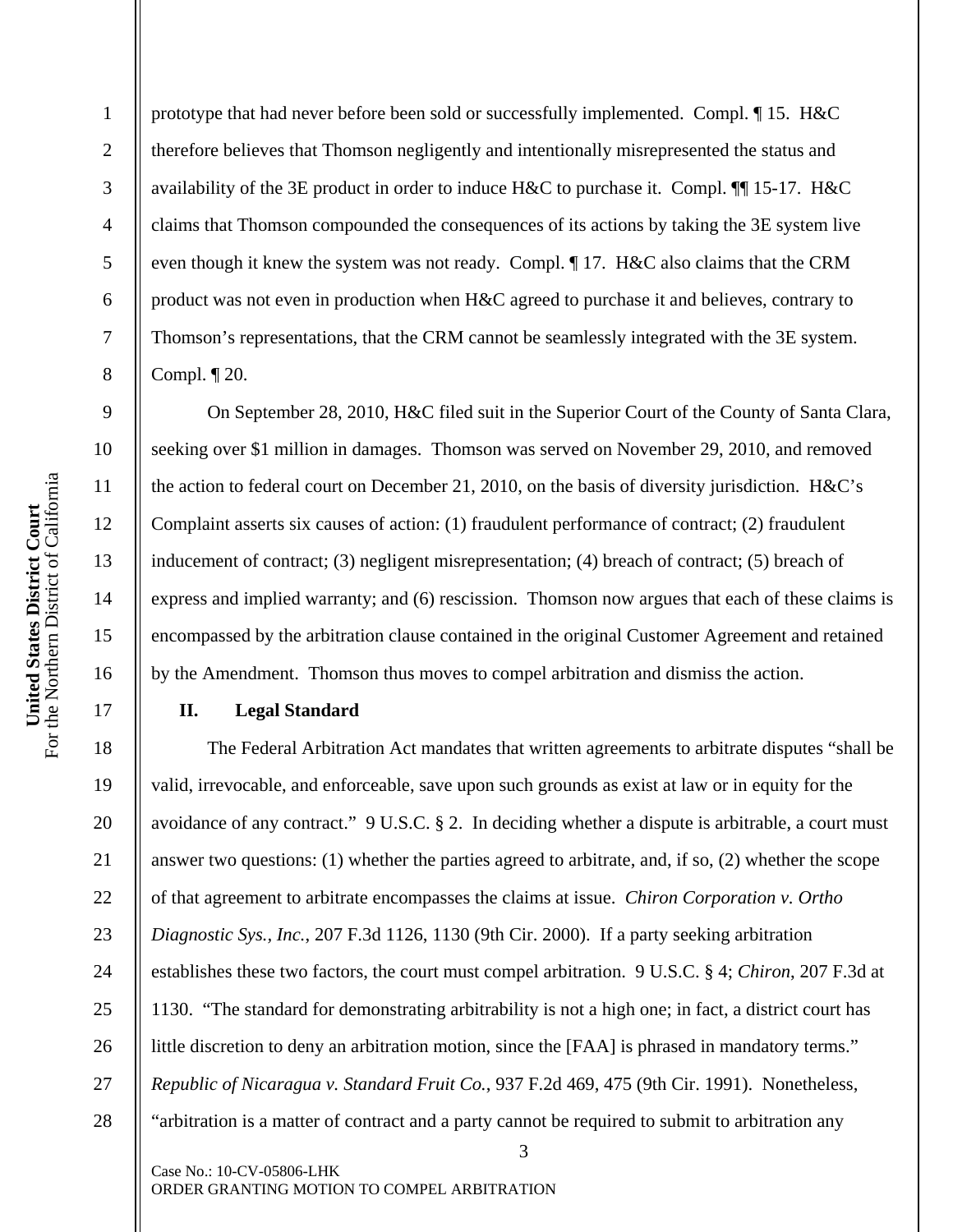dispute which he has not agreed so to submit." *AT & T Technologies, Inc. v. Communications Workers of America*, 475 U.S. 643, 648 (1986) (quoting *Steelworkers v. Warrior & Gulf Navigation Co.*, 363 U.S. 574, 582 (1960)).

The FAA creates a body of federal substantive law of arbitrability that requires a healthy regard for the federal policy favoring arbitration and preempts state law to the contrary. *Volt Information Sciences, Inc. v. Board of Trustees of Leland Stanford Junior University*, 489 U.S. 468, 475-479 (1989); *Ticknor v. Choice Hotels Intern., Inc.*, 265 F.3d 931, 936-37 (9th Cir. 2001). State law is not entirely displaced from the federal arbitration analysis, however. *Ticknor*, 265 F.3d at 936-37. When deciding whether the parties agreed to arbitrate a certain matter, courts generally apply ordinary state-law principles of contract interpretation. *First Options of Chicago, Inc. v. Kaplan*, 514 U.S. 938, 944 (1995). Parties may also contract to arbitrate according to state rules, so long as those rules do not offend the federal policy favoring arbitration. *Volt*, 489 U.S. at 478-79. Thus, in determining whether parties have agreed to arbitrate a dispute, the court applies "general state-law principles of contract interpretation, while giving due regard to the federal policy in favor of arbitration by resolving ambiguities as to the scope of arbitration in favor of arbitration." *Mundi v. Union Sec. Life Ins. Co.*, 555 F.3d 1042, 1044 (9th Cir. 2009) (quoting *Wagner v. Stratton Oakmont, Inc.*, 83 F.3d 1046, 1049 (9th Cir. 1996)). "[A]s with any other contract, the parties' intentions control, but those intentions are generously construed as to issues of arbitrability." *Mitsubishi Motors Corp. v. Soler Chrysler-Plymouth, Inc.*, 473 U.S. 614, 626 (1985). If a contract contains an arbitration clause, there is a presumption of arbitrability, *AT & T*, 475 U.S. at 650, and "any doubts concerning the scope of arbitrable issues should be resolved in favor of arbitration." *Three Valleys Mun. Water Dist. v. E.F. Hutton & Co.*, 925 F.2d 1136, 1139 (9th Cir. 1991).

## **III. Discussion**

Defendant moves to compel arbitration based upon the arbitration clause contained in § 10.6.2 of the parties' original Customer Agreement. The arbitration clause reads in full: The parties shall submit **any dispute arising under the Agreement** that the parties cannot resolve by the procedure set forth in Section 10.6.1 to binding arbitration in accordance with the then prevailing Commercial Arbitration Rules

4

Case No.: 10-CV-05806-LHK ORDER GRANTING MOTION TO COMPEL ARBITRATION

1

2

3

4

5

6

7

8

9

10

11

12

13

14

15

16

17

18

19

20

21

22

23

24

25

26

27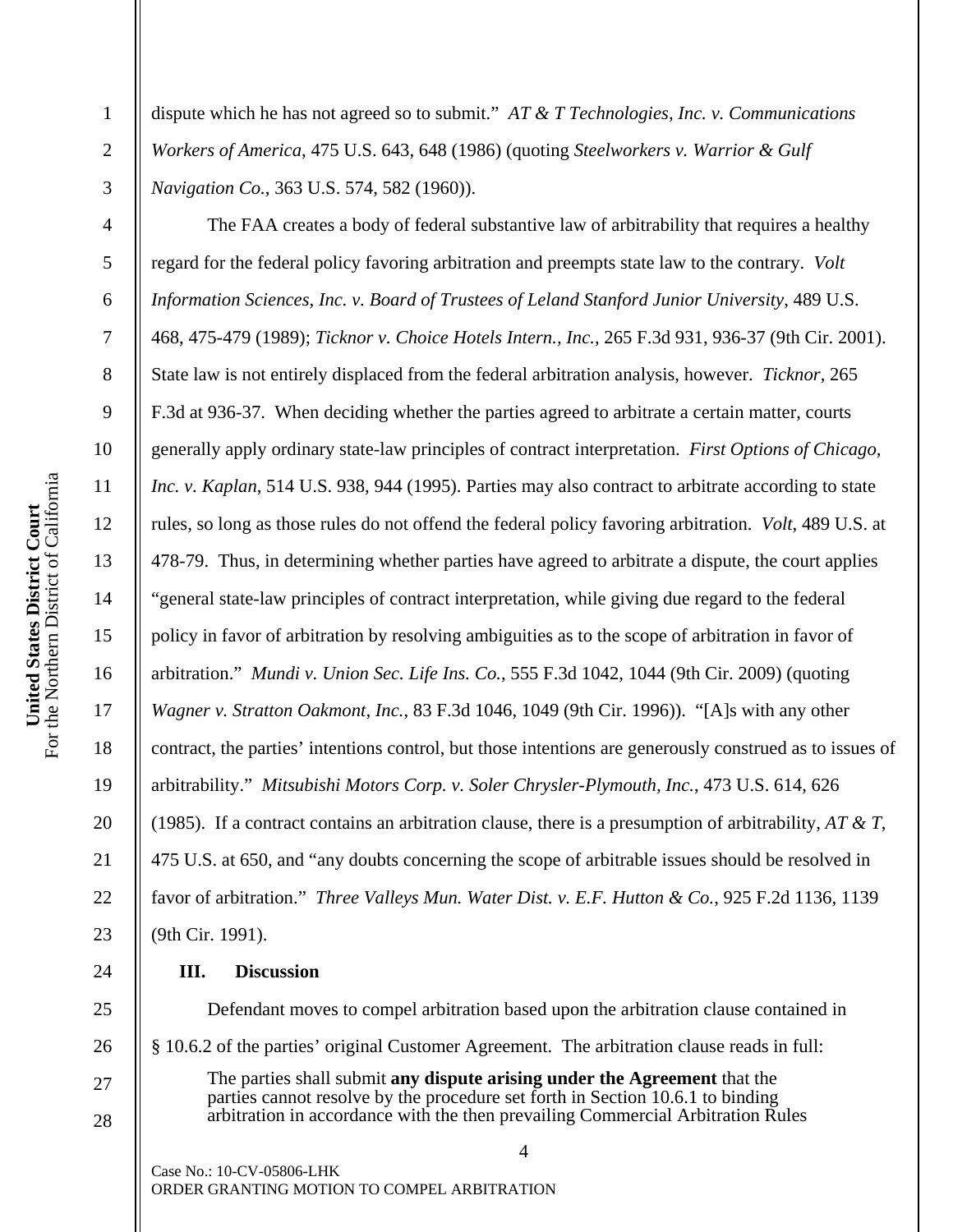2

3

4

5

6

7

8

9

10

11

12

13

14

15

16

17

18

19

20

21

22

23

24

25

26

27

28

of the American Arbitration Association. Any arbitration shall take place in Los Angeles before one arbitrator who shall be experienced in the subject matter of the dispute. The arbitrator shall have no authority to award punitive damages or to treble or otherwise multiply actual damages. Judgment upon any award made in such an arbitration may be entered and enforced in any court of competent jurisdiction.

Rosenberg Decl. Ex. A § 10.6.2 (emphasis added). The parties do not dispute that the arbitration clause was incorporated into the Amendment to the Customer Agreement that replaced the Elite Enterprise Software, for which Plaintiff originally contracted, with the Elite 3E Software that is the subject of this dispute. *See* Rosenberg Decl. Ex. B at 1 ("All terms and conditions of the Agreement shall remain in effect unless specifically modified by this Amendment."). H&C, however, opposes arbitration on two grounds. First, H&C argues that the arbitration clause is narrow in scope and does not cover the claims raised in this lawsuit. Second, H&C claims that the agreement to arbitrate was fraudulently induced and is therefore unenforceable. The Court will consider each of these arguments in turn.

#### **A. Scope of the Arbitration Agreement**

H&C's primary argument in opposition to the motion to compel is that the dispute presented in this action is not subject to the arbitration agreement. Relying on the Ninth Circuit's decision in *Mediterranean Enterprises, Inc. v. Ssangyong Corp.*, 708 F.2d 1458 (9th Cir. 1983), H&C argues that the "arising under" language used by the parties creates a relatively narrow arbitration clause that encompasses only disputes related to the interpretation of the contract and matters of performance. H&C contends that the claims in this case are not limited to matters of contract interpretation or performance because they turn on allegations that Thomson employed a "bait and switch" tactic that constituted fraud. While H&C concedes that it agreed to arbitrate disputes "arising out of the product and services Thomson agreed to provide," H&C claims that "Thomson never delivered that product." Opp'n to Mot. to Compel Arbitration and Dismiss Action 6, ECF No. 12. As H&C describes it, "H&C agreed to purchase an orange, and agreed to arbitrate claims '[arising] from' defects with the orange. Thomson delivered an apple." *Id.* In essence, H&C argues that it never agreed to arbitrate claims arising from defects with the "apple" that Thomson actually delivered, and therefore none of its claims fall within the scope of the arbitration clause.

Case No.: 10-CV-05806-LHK ORDER GRANTING MOTION TO COMPEL ARBITRATION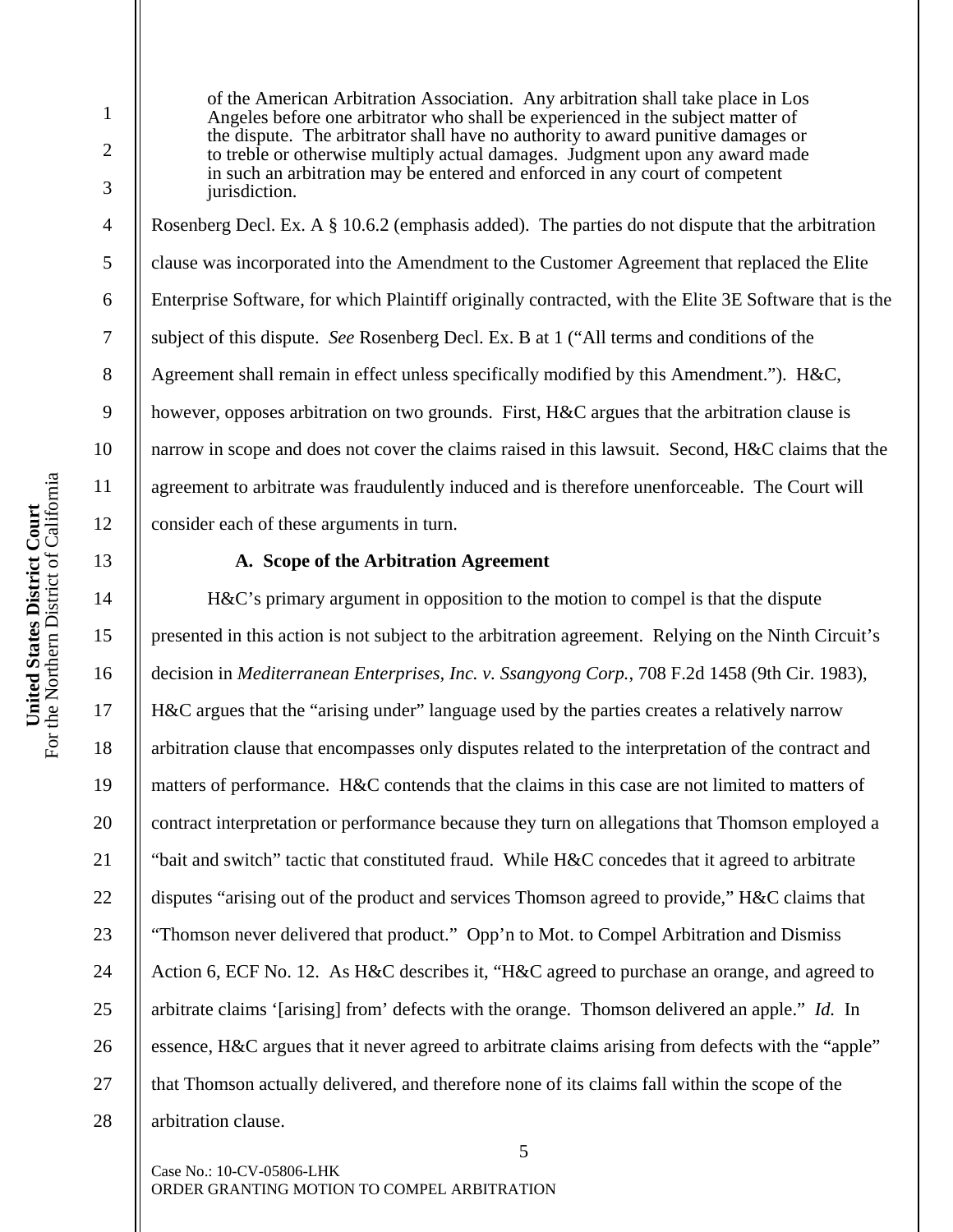For the Northern District of California United States District Court<br>For the Northern District of California **United States District Court** 

1

2

3

4

5

6

7

8

9

10

11

12

13

14

15

16

17

18

19

20

21

22

23

24

25

26

27

28

Plaintiff is correct that where a contract mandates arbitration of disputes "arising under" or "arising out of" an agreement, without more, the Ninth Circuit has construed the scope of the agreement to arbitrate relatively narrowly. *See Tracer Research Corp. v. National Environmental Services Co.*, 42 F.3d 1292, 1295 (9th Cir. 1994); *Mediterranean Enterprises*, 708 F.2d at 1464. In *Mediterranean Enterprises*, the Ninth Circuit considered a clause that required arbitration of "[a]ny disputes arising hereunder," which the court considered synonymous with "arising under the Agreement." 708 F.2d 1461, 1464. Relying on case law from the Second Circuit, the Ninth Circuit found that the phrase "arising under" is "relatively narrow as arbitration clauses go." *Id.* at 1464 (quoting *Sinva, Inc. v. Merrill, Lynch, Pierce, Fenner & Smith, Inc.*, 253 F. Supp. 359, 364 (S.D.N.Y. 1966)). The court found the omission of broader language, such as "relating to," to be significant and agreed with the Second Circuit that the language "arising under" restricts arbitration to disputes related to the interpretation and performance of the contract. *Mediterranean Enterprises*, 708 F.2d at 1464 (citing *In re Kinoshita & Co.*, 287 F.2d 951, 953 (2d Cir. 1961)). Based on this analysis, the Ninth Circuit found that the district court had properly referred the plaintiff's breach of contract and breach of fiduciary duty claims to arbitration, and properly refused to compel arbitration of the plaintiff's claims for quantum meruit, conversion, and conspiracy to induce breach of an entirely separate contract. *Id.* The Ninth Circuit reaffirmed this analysis in *Tracer*, where it considered a clause that covered disputes "arising out of" an agreement, but omitted reference to claims "relating to" an agreement. 42 F.3d at 1295. After determining that such language "is of the same limited scope as the 'arising under' language in *Mediterranean Enterprises*," the court held that the plaintiff's claim for misappropriation of trade secrets was not arbitrable. *Id.*

Thomson makes two arguments in response to H&C's reliance on *Mediterranean Enterprises*. First, Thomson argues that *Mediterranean Enterprises* is inapplicable to the present dispute because the parties chose to have the Customer Agreement governed by California law. *See* Rosenberg Decl. Ex A § 10.5 ("This Agreement shall be construed and enforced in accordance with the substantive laws of the State of California."). Thomson notes that a recent California Court of Appeal decision, relied upon heavily by H&C in its opposition, explicitly considered and

6

Case No.: 10-CV-05806-LHK ORDER GRANTING MOTION TO COMPEL ARBITRATION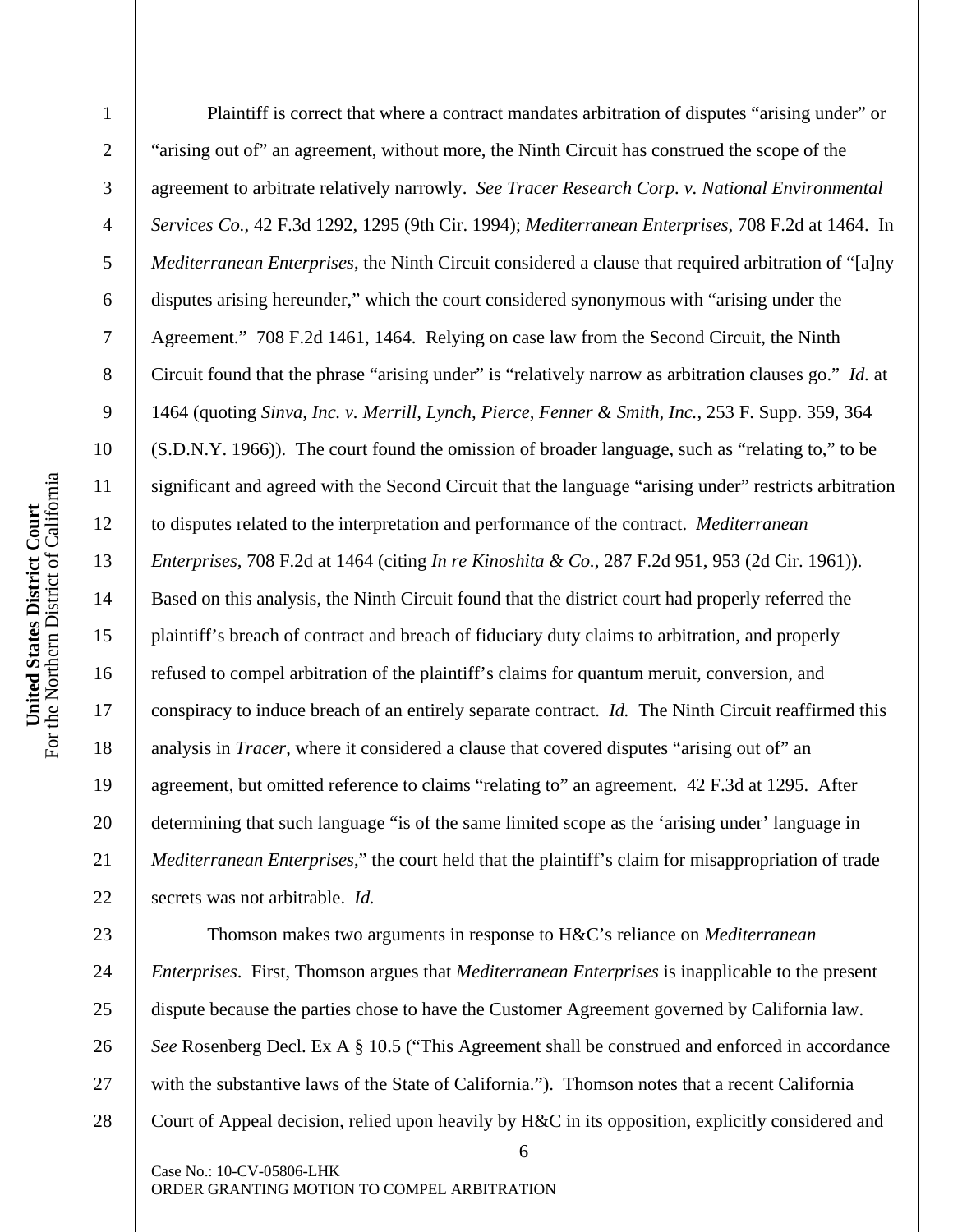20

21

22

1

2

3

rejected the *Mediterranean Enterprises* rule. *See EFund Capital Partners v. Pless*, 150 Cal. App. 4th 1311, 1329-30, 59 Cal. Rptr. 3d 340 (Cal. Ct. App. 2007). In *EFund Capital Partners*, the California Court of Appeal considered a clause that required arbitration of "[a]ny dispute or disagreement arising from or out of" the contract. 150 Cal. App. 4th at 1317. Relying on *Tracer* and *Mediterranean Enterprises*, the trial court had narrowly construed the arbitration clause and denied the defendants' motion to compel arbitration of plaintiff's claims, which included tort claims for fraudulent inducement and negligent misrepresentation. *Id.* at 1317, 1319. After providing a lengthy analysis of both California and federal appellate decisions, the California Court of Appeal reversed the trial court and declined to follow the Ninth Circuit rule.<sup>2</sup> *Id.* at 1329. The court found the Ninth Circuit rule to be "a distinctly minority rule" that "no longer finds support in other federal courts,"<sup>3</sup> and appeared to consider the Ninth Circuit's analysis inconsistent with the California and federal policies requiring liberal construction of arbitration clauses. *Id.* at 1328-30. The California court thus concluded that "[u]nder California law, we cannot give arbitration clauses the 'relatively narrow' construction described in *Mediterranean Enterprises*." *Id.* at 1330. Thomson argues that because California law governs interpretation of the Customer Agreement, this Court should follow *EFund Capital Partners* and decline to give the arbitration clause the relatively narrow construction that Ninth Circuit case law may require.

 2 As Plaintiff points out, the Court of Appeal first distinguished the case from *Mediterranean Enterprises* and *Tracer*, finding the language in the arbitration clause "materially broader" than that considered by the Ninth Circuit. *EFund Capital Partners*, 150 Cal. App. 4th at 1328. However, the court then went on to reject the Ninth Circuit rule entirely, noting that "[i]n any event, the foregoing Ninth Circuit analysis no longer finds support in other federal courts," and finding the Ninth Circuit rule inconsistent with both California law and the federal policy requiring liberal construction of arbitration clauses. *Id.* at 1328-30.

<sup>23</sup>  24 25 26 27 28 3 The *Mediterranean Enterprises* court relied heavily upon the Second Circuit's analysis in *In re Kinoshita & Co.*, 287 F.2d 951 (2d Cir. 1961). The Second Circuit has since "recognize[d] . . . that *Kinoshita* is inconsistent with the federal policy favoring arbitration" and has limited *Kinoshita* to "its precise facts." *Genesco, Inc. v. T. Kakiuchi & Co.*, Ltd., 815 F.2d 840, 854 & n.6 (2d Cir. 1987). For the same reasons, a number of courts have declined to follow *Kinoshita* and the Ninth Circuit's decision in *Mediterranean Enterprises*. *See, e.g.*, *Battaglia v. McKendry*, 233 F.3d 720, 727 (3d Cir. 2000) ("we decline to follow the Ninth Circuit, which apparently continues to approve the teaching of *Kinoshita*"); *Gregory v. Electro-Mechanical Corp.*, 83 F.3d 382, 385-86 (11th Cir. 1996) (rejecting *Kinoshita* and noting that "[o]nly the Ninth Circuit seems to have followed the decision in *Kinoshita*").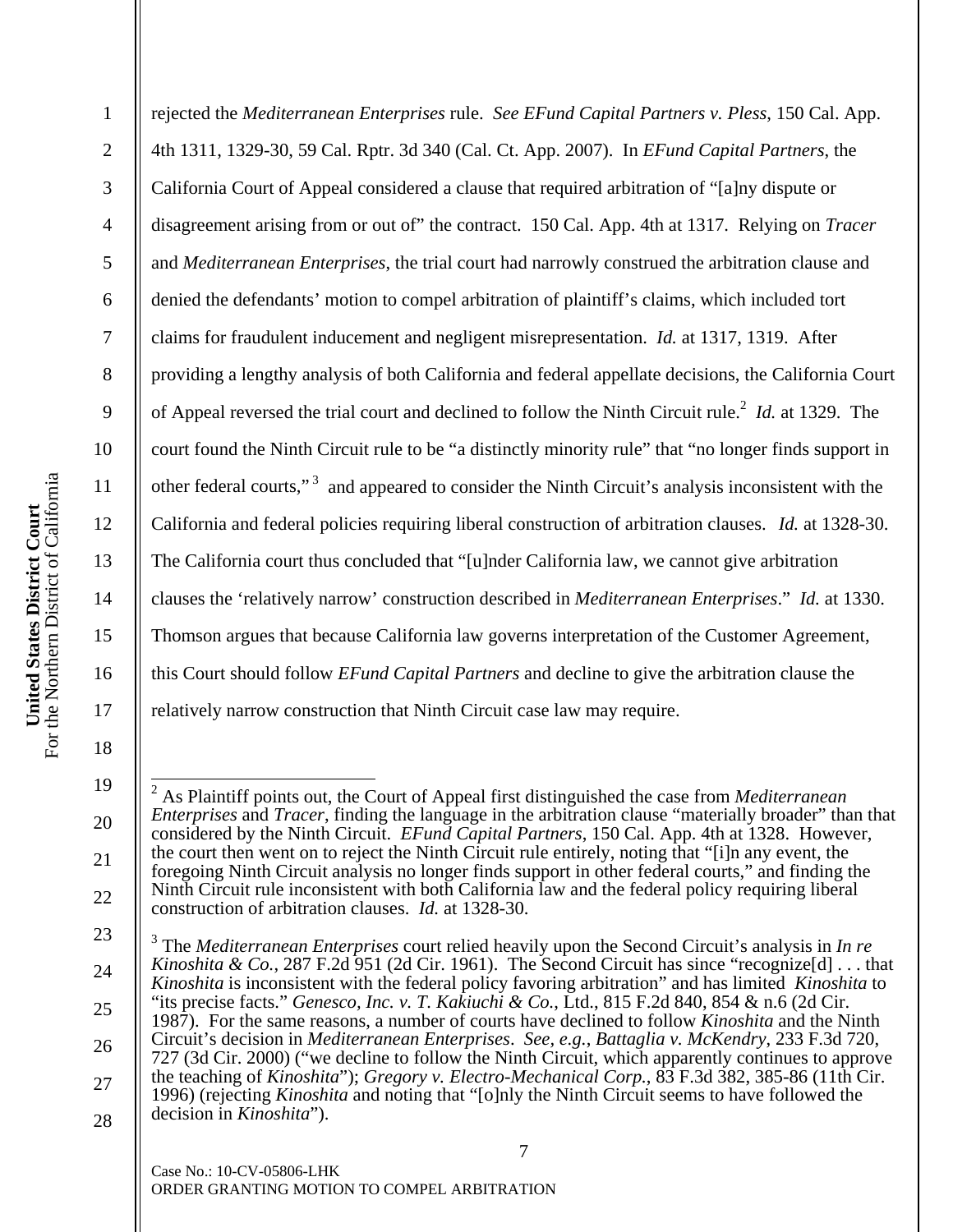arbitration agreement.<sup>4</sup> Although H&C claimed at the hearing that California law distinguishes 2 3 between broad and narrow arbitration clauses, and that California courts would construe this clause 4 narrowly, H&C has provided no case law to support this contention. Rather, under *EFund Capital*  5 *Partners* and other California cases, it appears that the parties agreement to arbitrate "*any* dispute 6 arising under the Agreement," Rosenberg Decl. Ex. A § 10.6.2 (emphasis added), is broad enough 7 to encompass tort claims that relate to the parties' contractual relationship, including claims of 8 fraud in the inducement. *See, e.g.*, *EFund Capital Partners*, 150 Cal. App. 4th at 1330, 1317 9 (agreement to arbitrate any dispute arising from or out of a contract encompasses tort claims, 10 including fraud in the inducement and negligent misrepresentation); *id.* at 1329 (noting that other For the Northern District of California United States District Court<br>For the Northern District of California 11 circuits have broadly construed "arising under" language in arbitration provisions); *Coast Plaza*  **United States District Court**  12 *Doctors Hosp. v. Blue Cross of California*, 83 Cal. App. 4th 677, 684, 99 Cal. Rptr. 2d 809 (Cal. 13 Ct. App. 2000) (characterizing contractual language requiring arbitration of "*any* problem or 14 dispute" arising under or concerning the terms of the agreement as "very broad"). As Thomson 15 points out, H&C has identified no meaningful distinction in California case law between the 16 "arising under" language in the parties' agreement and the "arising from or out of" language 17 broadly construed by the California Court of Appeal. Indeed, throughout its opposition brief, H&C 18 uses such language interchangeably. *See* Opp'n at 6 ("the parties agreed to arbitrate disputes 19 *arising out of* the product and services Thomson agreed to provide") (emphasis added); *id.* ("H&C

1

20 21 22 23 24 . . . agreed to arbitrate claims 'arriving [sic] *from'* defects . . .") (emphasis added). Thus, the Court agrees that California law requires a relatively broad interpretation of the arbitration clause in this case, to encompass at least those tort claims that relate to the parties' contractual relationship.

25

26

27

28

Case No.: 10-CV-05806-LHK ORDER GRANTING MOTION TO COMPEL ARBITRATION

At the motion hearing, both parties agreed that California law governs interpretation of the

<sup>&</sup>lt;sup>4</sup> At the hearing, Plaintiff conceded that California law governed interpretation of the arbitration clause, but then suggested that *Mediterranean Enterprise* would nonetheless govern because federal law preempts state law under the FAA. However, the FAA preempts state law only to the extent that it stands as an obstacle to the enforcement of arbitration agreements according to their terms. *See Volt Information Sciences, Inc. v. Bd. of Trustees of Leland Stanford Junior Univ.*, 489 U.S. 468, 477-78 (1989). Here, California law appears to be more favorable to the federal policy favoring arbitration than Ninth Circuit law, and therefore there are no grounds for federal preemption of California principles of contract interpretation. Ī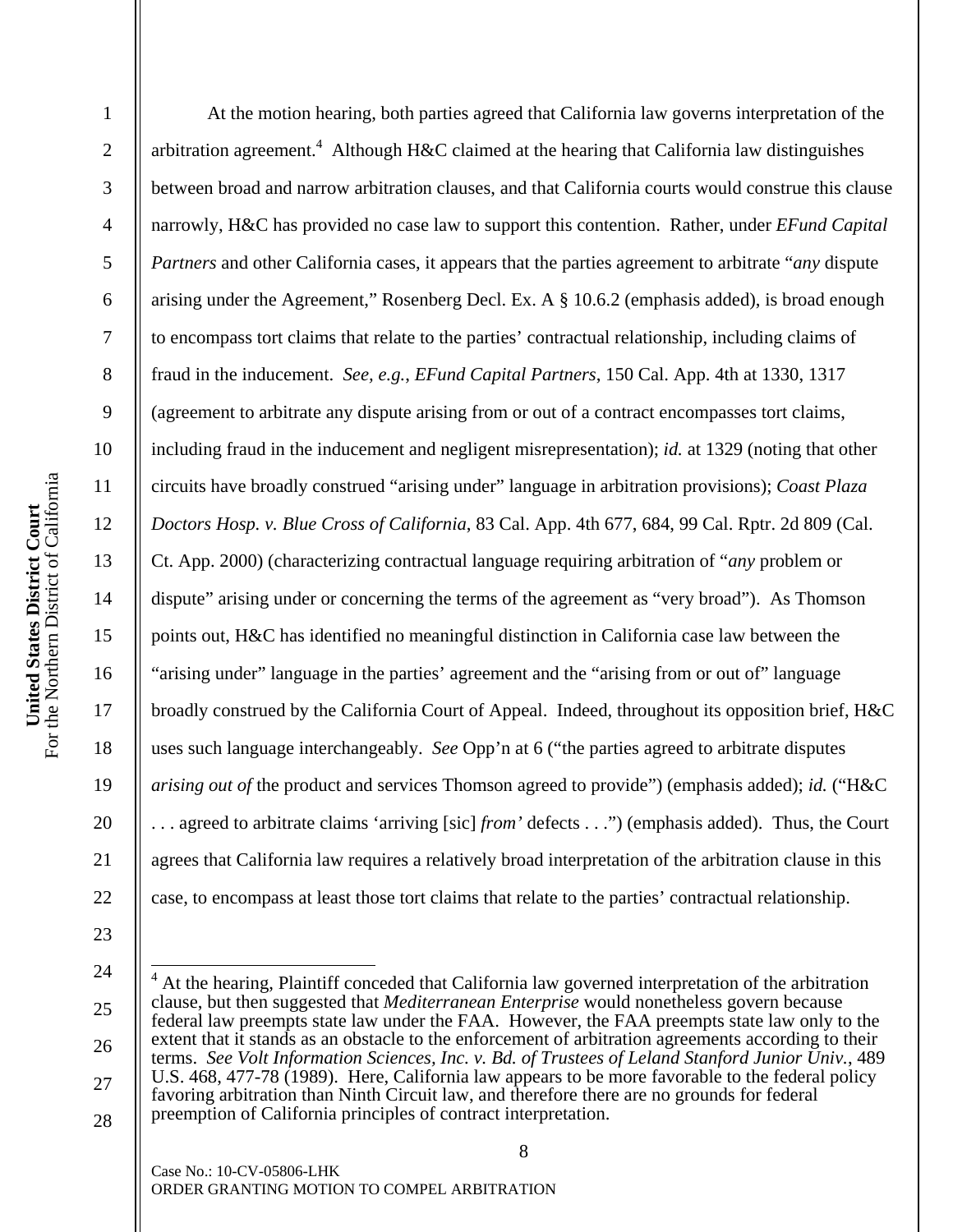Because each of H&C's claims, whether based on contract or tort, directly relates to the parties' contractual relationship, they are subject to arbitration under California law.

 Moreover, Thomson argues, and the Court agrees, that even if *Mediterranean Enterprises* applies, and the arbitration clause is relatively narrowly construed, H&C's claims are still subject to arbitration. The Complaint presents claims for fraudulent performance of contract, fraudulent inducement of contract, negligent misrepresentation, breach of contract, breach of express and implied warranty, and rescission. It is clear, as an initial matter, that H&C's claims of breach of contract, fraudulent performance, and breach of warranty<sup>5</sup> directly involve matters of contract interpretation and performance and are therefore arbitrable under *Mediterranean Enterprises* and *Tracer*. *See Mediterranean Enterprises*, 708 F.2d at 1464 (finding that claims for breach of contract and breach of the fiduciary duty created by the contract "clearly fall within the scope of the arbitration clause"). H&C's contention that it agreed to arbitrate claims arising from defects with an orange, but Thomson delivered an apple, does not change this analysis. If it did, then any claim that a party provided goods materially different from those promised would not be subject to arbitration. Such an outcome would be inconsistent with the federal policy favoring arbitration and the Supreme Court's instruction that the parties' intentions be "generously construed as to issues of arbitrability." *Mitsubishi Motors Corp. v. Soler Chrysler-Plymouth, Inc.*, 473 U.S. 614, 626 (1985).

 H&C's claims for fraudulent inducement, negligent misrepresentation, and rescission present a somewhat closer question. Nonetheless, the Court finds that these claims, particularly as articulated in H&C's Complaint, are intimately related to the contract and its performance in a way that distinguishes them from the kinds of claims that Ninth Circuit has found not to be arbitrable. The analysis in *Tracer* is instructive. There, the defendant had obtained certain information from the plaintiff under the terms of a licensing agreement. *Tracer*, 42 F.3d at 1293. After the licensing agreement was terminated, the defendant continued to use this information, and the plaintiff sued for misappropriation of trade secrets. *Id.* at 1293-94. In determining that plaintiff's

27 28

Case No.: 10-CV-05806-LHK ORDER GRANTING MOTION TO COMPEL ARBITRATION

1

2

3

4

5

6

7

8

9

10

11

12

13

14

15

16

17

18

19

20

21

22

23

24

25

<sup>9</sup>  <sup>5</sup> Section 6 of the Customer Agreement provides limited express warranties and also includes a disclaimer of any other warranties, express or implied. Rosenberg Decl. Ex A §§ 6.1-6.4.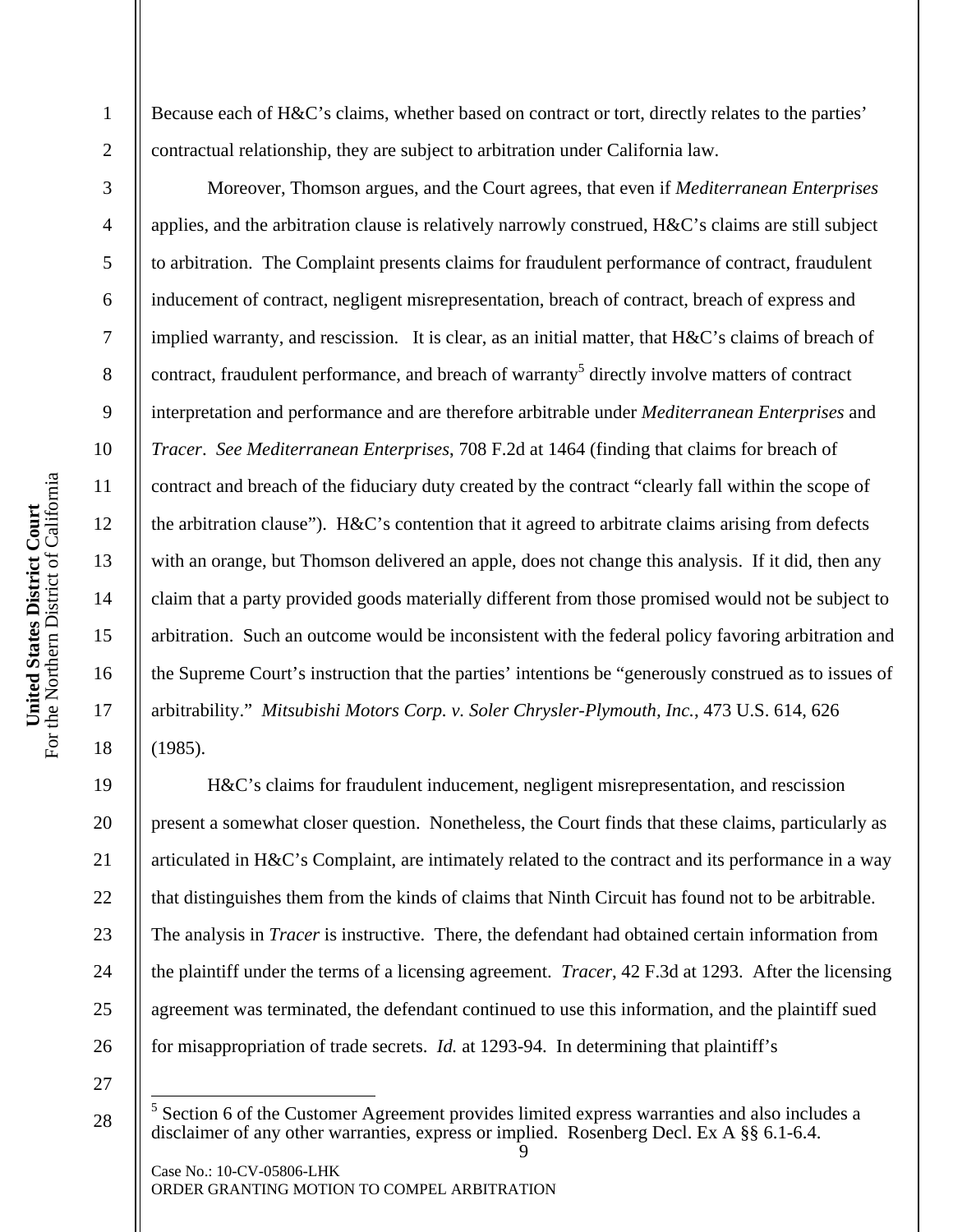misappropriation claim was not subject to arbitration, the Ninth Circuit noted that the issue presented in the case was not whether the licensing agreement gave the defendant the right to use plaintiff's trade secrets (which defendant had not argued), but whether the plaintiff possessed any protectable trade secrets. *Id.* at 1295. The court acknowledged that "the tort claim would not have arisen 'but for' the parties' licensing agreement," but found that this limited causal relationship was not determinative. *Id.* Rather, unlike other claims found to be arbitrable, the trade secrets claim did not require reference to the underlying agreement or interpretation of the parties' contractual relationship. *Id.* Indeed, the claim, if proven, "would constitute an independent wrong from any breach of the licensing and nondisclosure agreements" and would not affect any contractual remedies. *Id.* Simply put, the trade secrets claim did not depend on, and did not affect, the actual agreement between the parties or their performance of that agreement.

*Tracer* and *Mediterranean Enterprises* suggest that "arising under" or "arising out of" language covers claims that require reference to the underlying contract, interpretation of the parties' agreement, or examination of performance under the contract, but not claims for wrongs that are only indirectly related to the parties' contractual relationship. Neither case suggests that tort claims are categorically excluded from "arising under" clauses, and neither case addresses claims of fraud in the inducement, negligent misrepresentation during formation and performance, or rescission. Looking to the specific facts pled in H&C's Complaint, the Court finds that the allegations supporting these claims require examination of Thomson's performance under the contract and reference to the promises made through the parties' contractual agreement. For instance, H&C's claims for fraudulent inducement and negligent misrepresentation are premised in part on claims that Thomson misrepresented and concealed its "ability and intention to fulfill its obligations to H&C" and continued to misrepresent its ability to implement and fix the 3E product throughout its performance of the agreement. Compl. ¶¶ 31, 40. Similarly, H&C's claim for rescission is premised on claims that Thomson misrepresented its ability to perform and provide services to implement the 3E and CRM products, Compl. ¶ 58, and that "H&C did not intend or agree to receive the products and services actually delivered." Compl. ¶ 63. These claims thus require interpretation of the obligations Thomson owed H&C under the contract, the services

10

Case No.: 10-CV-05806-LHK ORDER GRANTING MOTION TO COMPEL ARBITRATION

1

2

3

4

5

6

7

8

9

10

11

12

13

14

15

16

17

18

19

20

21

22

23

24

25

26

27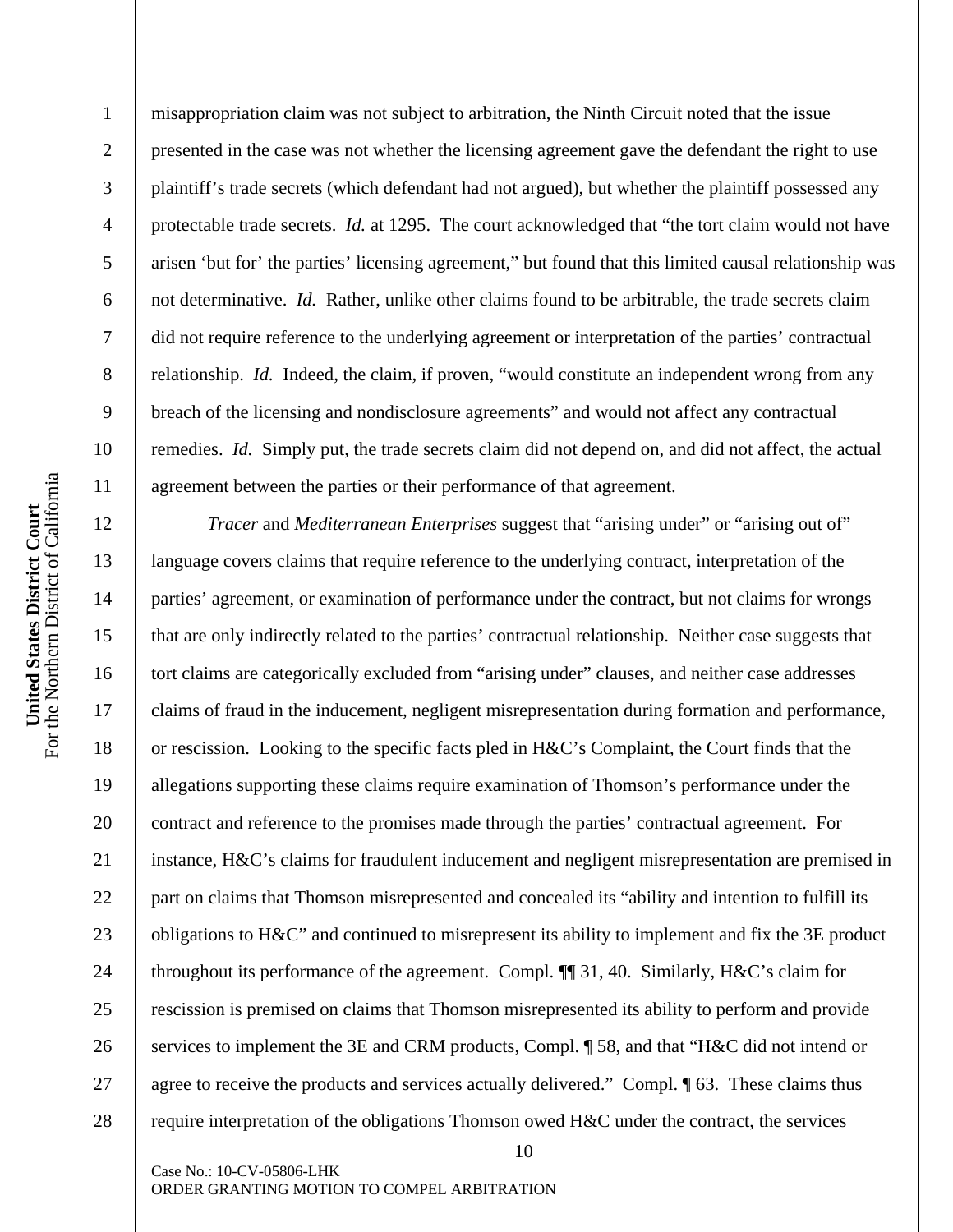2

3

4

5

6

7

Thomson agreed to perform under the contract, and the product and services H&C contracted to receive. They also require examination of Thomson's conduct in performing its obligations under the contract. Unlike the trade secret claim in *Tracer*, which could have been brought without regard to any breach of the contractual agreement, here all of H&C's claims are inextricably bound up with questions of contract interpretation, performance, and breach.

The Court does not believe that the Ninth Circuit intended district courts to construe "arising under" clauses so narrowly as to preclude arbitration of claims so closely related to the contract itself and the parties' performance thereunder.6 *See Owner-Operator Independent Drivers Assoc., Inc. v. Swift Transportation Co.*, 288 F. Supp. 2d 1033, 1036-37 (D. Ariz. 2003) (finding that clause requiring arbitration of "[a]ny disagreement or litigation arising under this Contract" encompassed federal statutory claims); *Battaglia v. McKendry*, 233 F.3d 720, 729 (3d Cir. 2000) (finding that "arising under" language encompasses claims going to contract formation). Resolving any ambiguity in favor of arbitration, as required, the Court thus finds that all of H&C's claims fall within the scope of the arbitration clause, regardless of whether Ninth Circuit or California law is applied.

# **B. Enforceability of the Arbitration Agreement**

H&C also argues that even if the arbitration clause covers its claims, Thomson's motion to compel arbitration should be denied because the arbitration clause was fraudulently induced and is therefore unenforceable. The Supreme Court has recognized that a party opposing arbitration may raise two types of validity challenges: (1) a challenge specifically to the validity of the agreement to arbitrate, and (2) a challenge to the validity of the contract as a whole, such as a claim that the agreement was fraudulently induced. *Rent-A-Center, West, Inc. v. Jackson*, 130 S.Ct. 2772, 2778 (2010); *see also Rosenthal v. Great Western Fin. Securities Corp.*, 14 Cal. 4th 394, 419, 58 Cal. Rptr. 2d 875 (1996) (distinguishing between "fraud in inducing consent specifically to the arbitration agreement" and "claims that the contract as a whole was obtained through fraud in the

26 27

28

18

19

20

21

22

23

24

25

ORDER GRANTING MOTION TO COMPEL ARBITRATION

Case No.: 10-CV-05806-LHK

 6 Indeed, in *Scherk v. Alberto-Culver Co.*, the Supreme Court found that fraudulent misrepresentation claims were arbitrable under a clause requiring arbitration of "any controversy or claim ... aris[ing] out of this agreement." 417 U.S. 506, 508-10, 519-20 (1974). The scope of the arbitration clause was not at issue before the Court in *Scherk*, however.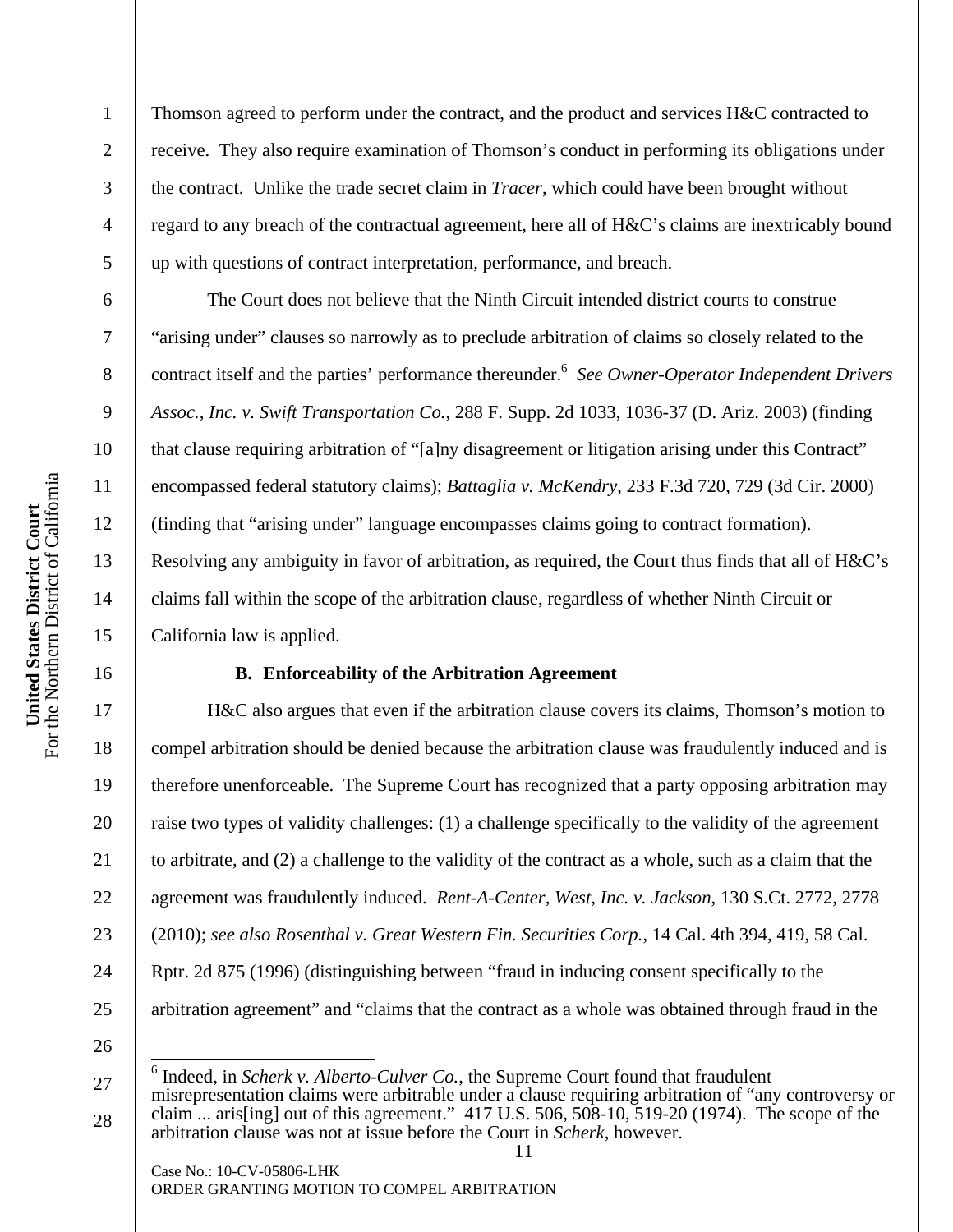inducement"). It is well-established that only the first type of challenge is relevant to the court's determination of arbitrability, and thus a claim of fraud in the inducement of the contract as a whole does not prevent a court from enforcing a specific agreement to arbitrate. *Rent-A-Center*, 130 S.Ct. at 2778. It is true that in some cases the fraud that induced the whole contract may have equally induced the specific agreement to arbitration. *Id.* In such cases, however, the Supreme Court has "nonetheless require[d] the basis of challenge to be directed specifically to the agreement to arbitrate before the court will intervene." *Id.*

In determining whether a challenge to validity or enforceability is directed specifically to the arbitration clause, courts looks to the "crux of the complaint." *See Buckeye Check Cashing, Inc. v. Cardegna*, 546 U.S. 440, 444 (2006). "[W]hen the crux of the complaint challenges the validity or enforceability of the agreement containing the arbitration provision, then the question of whether the agreement, as a whole, is unconscionable must be referred to the arbitrator. When the crux of the complaint is not the invalidity of the contract as a whole, but rather the arbitration provision itself, then the federal courts must decide whether the arbitration provision is invalid and unenforceable under 9 U.S.C. § 2 of the FAA." *Nagrampa v. MailCoups, Inc.*, 469 F.3d 1257, 1263-64 (9th Cir. 2006) (en banc) (citations omitted). In its opposition brief, H&C argues that the same fraud that induced it to enter into the Customer Agreement and Amendment also induced it to agree to arbitrate claims arising under the agreements. That is, if H&C had known that the 3E product was untested and unworkable, it would neither have entered into the contract as a whole, nor agreed to arbitrate claims based on the 3E software. The crux of H&C's Complaint, however, suggests that H&C's challenge is directed at the contract as a whole and not specifically to the arbitration agreement. The Complaint is focused on allegations that Thomson made misrepresentations that induced H&C to enter into an agreement to purchase the Elite software, to later switch from that software to the 3E product, and to make payments throughout a prolonged implementation process. Compl. ¶¶ 15, 17, 24, 32. The Complaint also alleges that if H&C had known the true facts, it would never have entered into the agreement to purchase Elite and then to switch to 3E. Compl. ¶ 33, 42, 63. Importantly, however, the Complaint does not allege that Thomson's misrepresentations induced H&C to agree to arbitrate claims, nor does it allege that if

12

Case No.: 10-CV-05806-LHK ORDER GRANTING MOTION TO COMPEL ARBITRATION

1

2

3

4

5

6

7

8

9

10

11

12

13

14

15

16

17

18

19

20

21

22

23

24

25

26

27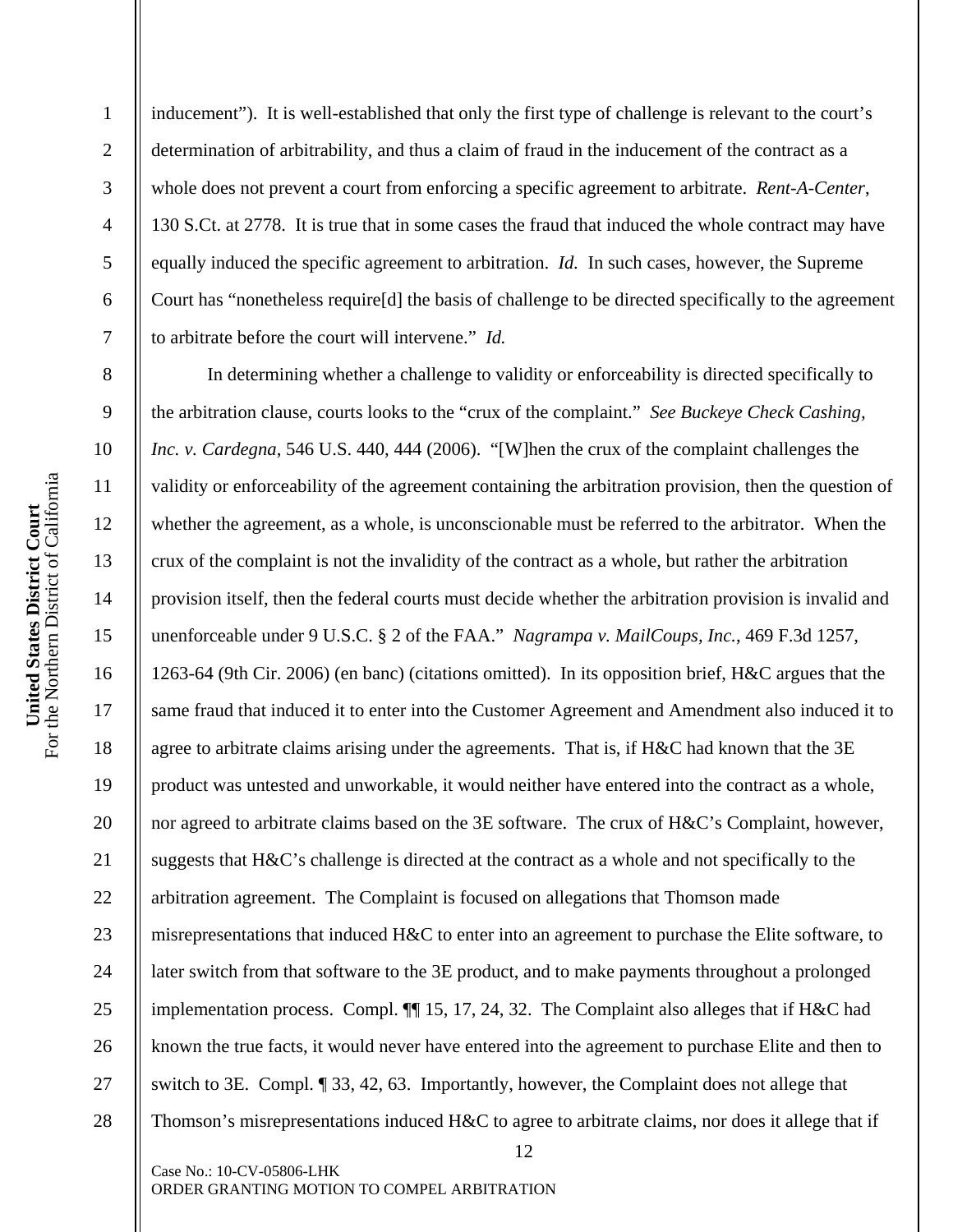2

3

4

5

6

7

8

9

10

11

12

13

14

15

16

17

18

19

H&C had known the true facts, it would not have agreed to the arbitration clause. Indeed, the Court has found no mention of the agreement to arbitrate anywhere in the Complaint. The declaration submitted by H&C's Executive Director likewise does not mention the arbitration agreement. *See* Decl. of Arthur P. Bernstein in Supp. of Opp'n to Mot. to Compel Arbitration, ECF No. 13. It thus appears that H&C's claim of fraudulent inducement is directed solely to the contract as a whole and not specifically to the agreement to arbitrate. Accordingly, under wellestablished Supreme Court precedent, H&C's fraud claims are subject to arbitration.<sup>7</sup>

## **C. Stay vs. Dismissal**

Based on the above analysis, the Court finds that all of H&C's claims are subject to arbitration, and Thomson's motion to compel arbitration should be granted. Where an arbitration clause is broad enough to cover all of a plaintiff's claims, the court may compel arbitration and dismiss the action. *Sparling v. Hoffman Const. Co.*, 864 F.2d 635, 638 (9th Cir. 1988); *see also Dittenhafer v. Citigroup*, No. C 10-1779 PJH, 2010 WL 3063127, at \*7 (N.D. Cal. Aug. 2, 2010) (compelling arbitration and dismissing case); *Underwriters Reinsurance Co. v. Ace American Ins. Co.*, No. CV0208177CASJTLX, 2003 WL 24011931, at \*7-8 (C.D. Cal. Feb. 10, 2003) (same). However, H&C asks the Court to stay, rather than dismiss, the case. At the motion hearing, H&C expressed concern that it may face statute of limitations problems if the case is dismissed, and the arbitrator later determines that certain claims should be heard by the court. Thomson indicated that it would be willing to address this concern by stipulating to a dismissal without prejudice that

Case No.: 10-CV-05806-LHK

<sup>20</sup>  21 22 23 24 25 26 27 28 <sup>7</sup> At the motion hearing, H&C argued for the first time that the contract between H&C and Thomson is "permeated" by fraud, and that under California law such a contract is void and nonarbitrable. In *Rosenthal*, the California Supreme Court rejected the "permeation doctrine" referred to by H&C and held that claims that the contract as a whole was obtained through fraud are subject to arbitration, including "claims of a 'grand scheme' of fraud, or fraud 'permeating' the transaction." *Rosenthal*, 14 Cal. 4th at 419. H&C is correct that claims that a contract is *void* due to fraud in the execution or inception must be decided by the court. *Id.* However, fraud in the execution is limited to claims that "fraud goes to the inception or execution of the agreement, so that the promisor is deceived as to the nature of his act, and actually does not know what he is signing, or does not intend to enter into a contract at all." *Id.* at 415 (quoting *Ford v. Shearson Lehman American Express, Inc.*, 180 Cal. App. 3d 1011, 1028, 225 Cal. Rptr. 895 (1986)). H&C's complaint is squarely grounded in claims of fraud in the inducement, rather than fraud in the inception. H&C clearly intended to enter into an agreement with Thomson and understood the nature of that agreement. Thus, this is a case where "the promisor knows what he is signing but his consent is *induced* by fraud." *Rosenthal*, 14 Cal. 4th at 419. Under *Rosenthal*, such claims of fraud in the inducement are subject to arbitration, even if the entire transaction was permeated by fraud.